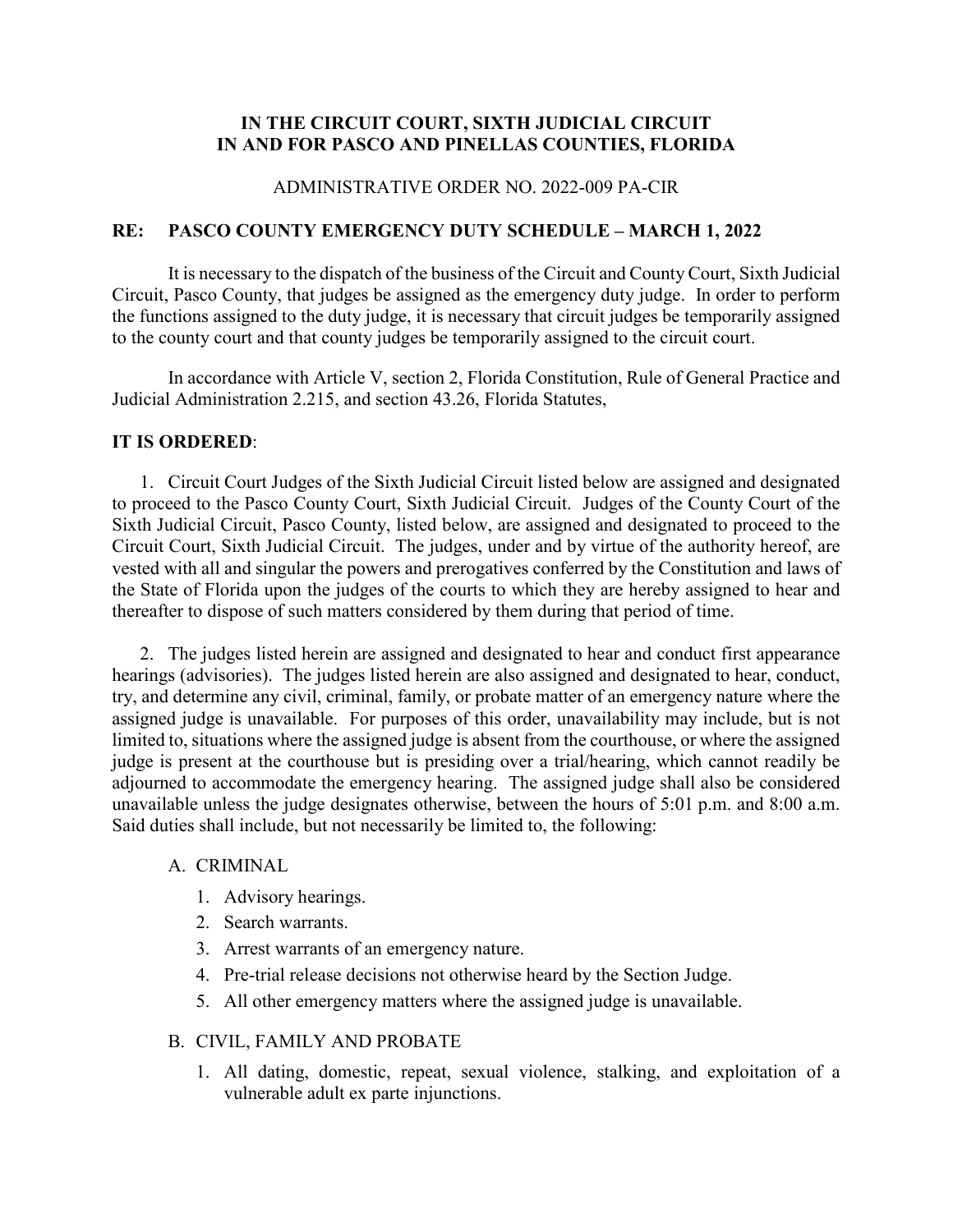- 2. Emergency custody or visitation (time sharing) matters.
- 3. Orders of Arrest and Commitment, Orders to Show Cause, Orders of Arrest, Writs of Bodily Attachment for Failure to Pay Child Support, Writs of Bodily Attachment for Failure to Appear, and Orders Holding Respondent in Custody or Releasing from Custody.
- 4. Emergency Rule of Civil Procedure 1.610 injunctions.
- 5. Review of Clerk's decision not to issue a Certificate of Indigence.
- 6. Baker Act or Marchman Act petitions for involuntary commitment.
- 7. Petitions for Emergency Temporary Guardianship.
- 8. Emergency requests for medical treatment, or removal of life support.
- 9. Proceedings to waive parental notification of termination of pregnancy where the assigned judge is unavailable.
- 10. Any other civil, family, or probate matter of an emergency nature where the assigned judge is not available.

The responsibilities of the duty judge are expanded to include all matters specifically mentioned in this Order and any other emergency which should arise during a judge's emergency duty. The assigned judge shall hear such matters that may be brought before the judge and thereafter dispose of such matters considered by them during that period of time. Emergency is not a term subject to easy definition. As such, judges called upon to hear matters claimed to be emergency in nature must determine if the law or totality of the circumstances require immediate action. In the event the emergency duty judge decides the matter is not an emergency for the duty judge, the judge will require the matter to be referred to the assigned section judge for the section judge to review to determine if the matter should be expedited for hearing.

#### C. HOLIDAYS AND WEEKENDS

On holidays and weekends, the emergency duty judge's responsibilities also include shelter hearings pursuant to sections 39.402 and 39.506, Florida Statutes, and delinquency detention hearings pursuant to section 985.255, Florida Statutes.

3. The duty judge shall serve from 8:01 a.m. Monday until 8:00 a.m. the following Monday except when the following Monday is a court holiday, the duty continues until 8:00 a.m. Tuesday. The duty judge is expected to remain at the courthouse until 5:00 p.m. each weekday to handle emergencies and other duty assignments occurring at the courthouse. The duty judge shall also be on call 24 hours per day to hear all emergency matters occurring after 5:01 p.m. The emergency duty judge is required to be accessible via cellular phone at all times when assigned duty.

4. If the following assignments conflict with any other commitments, **IT IS THE OBLIGATION OF THE JUDGE ASSIGNED TO MAKE ARRANGEMENTS WITH ANOTHER JUDGE TO EXCHANGE THE DUTY. IT IS THE RESPONSIBILITY OF THE ASSIGNED JUDGE TO PROVIDE TIMELY NOTIFICATION OF THE EXCHANGE TO ALL PERSONS AFFECTED BY THE EXCHANGE.**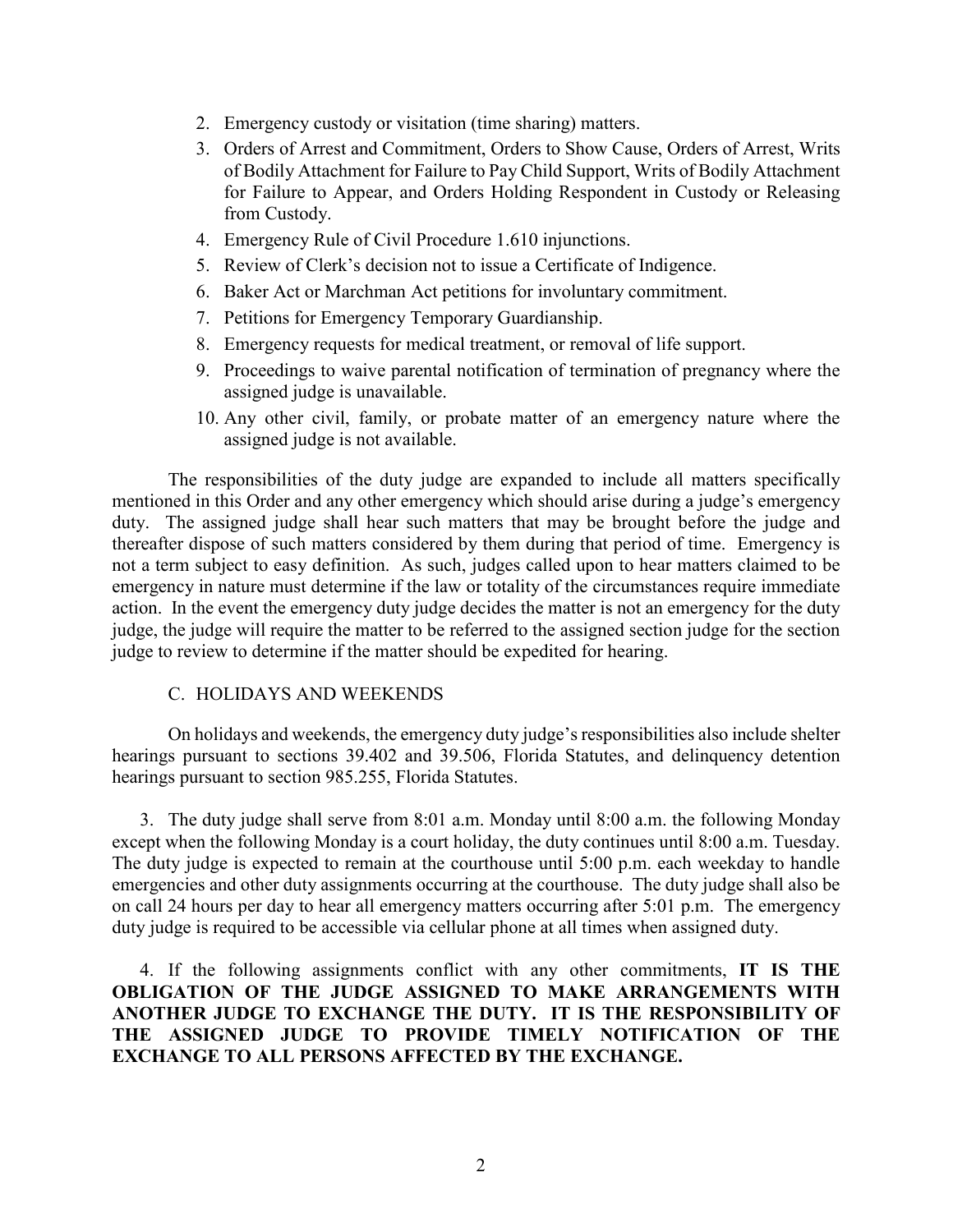| <b>DATE</b>  | <b>JUDGE</b>   | <b>LOCATION</b> | <b>HOLIDAYS</b>                |
|--------------|----------------|-----------------|--------------------------------|
| <b>MARCH</b> |                |                 |                                |
| $1-4$        | Groger         | DC              |                                |
| $5-6$        | Groger         | <b>NPR</b>      |                                |
| $7 - 11$     | Lewis          | DC              |                                |
| $12 - 13$    | Lewis          | <b>NPR</b>      |                                |
| $14 - 20$    | Justice        | <b>NPR</b>      |                                |
| $21 - 25$    | Compton        | DC              |                                |
| $26 - 27$    | Compton        | DC              |                                |
| 28-31        | Polk           | DC              |                                |
| <b>APRIL</b> |                |                 |                                |
| $1 - 3$      | Polk           | DC              |                                |
| $4 - 10$     | Poblick        | DC              |                                |
| $11 - 14$    | Wansboro       | <b>NPR</b>      |                                |
| 15           | Wansboro       | <b>NPR</b>      | Good Friday*                   |
| $16 - 17$    | Wansboro       | <b>NPR</b>      |                                |
| 18-24        | Riba           | <b>NPR</b>      |                                |
| $25 - 30$    | Roberts        | <b>NPR</b>      |                                |
| <b>MAY</b>   |                |                 |                                |
| $\mathbf{1}$ | Roberts        | <b>NPR</b>      |                                |
| $2 - 8$      | Anderson       | <b>NPR</b>      |                                |
| $9 - 15$     | Riba           | <b>NPR</b>      |                                |
| $16 - 22$    | <b>Stearns</b> | <b>NPR</b>      | $(19 - \text{Barthle A only})$ |
| 23-29        | Mansfield      | <b>NPR</b>      |                                |
| 30           | Mansfield      | <b>NPR</b>      | Memorial Day*                  |
| 31           | Westine        | <b>NPR</b>      |                                |
| <b>JUNE</b>  |                |                 |                                |
| $1 - 5$      | Westine        | <b>NPR</b>      |                                |
| $6 - 12$     | Campbell       | <b>NPR</b>      |                                |
| 13-19        | Compton        | DC              |                                |
| $20 - 26$    | Crane          | <b>NPR</b>      |                                |
| 27-30        | Groger         | $\rm DC$        |                                |

All judges assigned to the Circuit and County Courts shall serve as duty judge in accordance with the following schedule: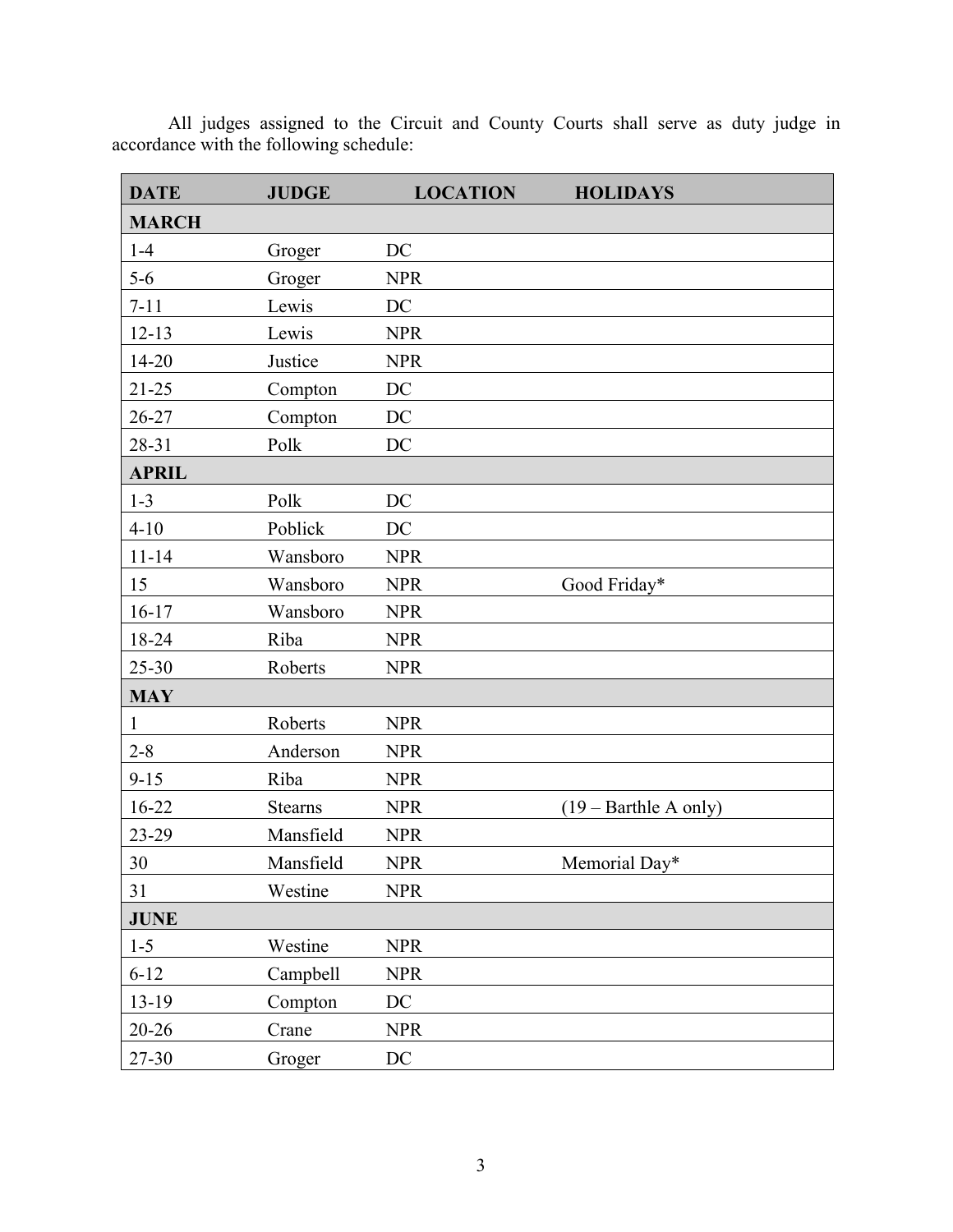| <b>DATE</b>      | <b>JUDGE</b> | <b>LOCATION</b> | <b>HOLIDAYS</b>   |
|------------------|--------------|-----------------|-------------------|
| <b>JULY</b>      |              |                 |                   |
| $\mathbf{1}$     | Groger       | DC              |                   |
| $2 - 3$          | Groger       | <b>NPR</b>      |                   |
| $\overline{4}$   | Groger       | <b>NPR</b>      | Independence Day* |
| $5 - 8$          | Gnage        | DC              |                   |
| $9 - 10$         | Gnage        | DC              |                   |
| $11 - 17$        | Handsel      | <b>NPR</b>      |                   |
| 18-22            | Lewis        | DC              |                   |
| $23 - 24$        | Lewis        | <b>NPR</b>      |                   |
| $25 - 31$        | Justice      | <b>NPR</b>      |                   |
| <b>AUGUST</b>    |              |                 |                   |
| $1 - 7$          | Poblick      | DC              |                   |
| $8 - 14$         | Grey         | <b>NPR</b>      |                   |
| 15-19            | Gnage        | DC              |                   |
| $20 - 21$        | Gnage        | DC              |                   |
| 22-28            | Diskey       | <b>NPR</b>      |                   |
| 29-31            | Barthle      | DC              |                   |
| <b>SEPTEMBER</b> |              |                 |                   |
| $1-4$            | Barthle      | DC              |                   |
| 5                | Barthle      | DC              | Labor Day*        |
| $6 - 11$         | Campbell     | <b>NPR</b>      |                   |
| $12 - 18$        | Wansboro     | <b>NPR</b>      |                   |
| 19-25            | Babb         | DC              |                   |
| 26               | Babb         | DC              | Rosh Hashanah*    |
| 27-30            | <b>Byrd</b>  | <b>NPR</b>      |                   |
| <b>OCTOBER</b>   |              |                 |                   |
| $1 - 2$          | <b>Byrd</b>  | <b>NPR</b>      |                   |
| $3-4$            | Diskey       | <b>NPR</b>      |                   |
| 5                | Diskey       | <b>NPR</b>      | Yom Kippur*       |
| $6 - 9$          | Diskey       | <b>NPR</b>      |                   |
| $10 - 16$        | Compton      | $\rm DC$        |                   |
| $17 - 21$        | Gnage        | DC              |                   |
| $22 - 23$        | Gnage        | DC              |                   |
| 24-30            | Grey         | <b>NPR</b>      |                   |
| 31               | Riba         | <b>NPR</b>      |                   |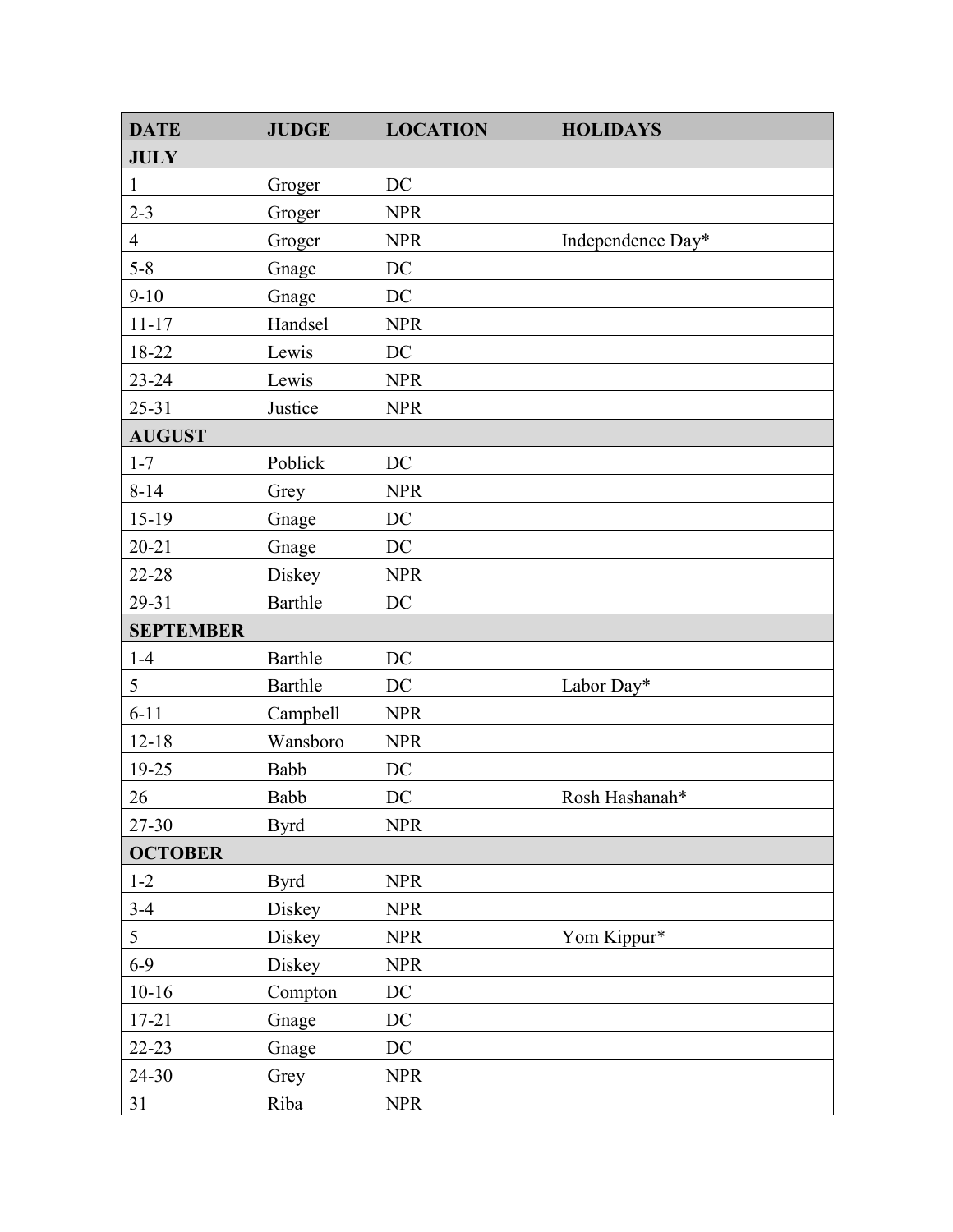| <b>DATE</b>     | <b>JUDGE</b> | <b>LOCATION</b> | <b>HOLIDAYS</b>               |
|-----------------|--------------|-----------------|-------------------------------|
| <b>NOVEMBER</b> |              |                 |                               |
| $1-6$           | Riba         | <b>NPR</b>      |                               |
| $7 - 10$        | Roberts      | <b>NPR</b>      |                               |
| 11              | Roberts      | <b>NPR</b>      | Veteran's Day*                |
| $12 - 13$       | Roberts      | <b>NPR</b>      |                               |
| $14 - 20$       | Justice      | <b>NPR</b>      |                               |
| $21 - 23$       | Westine      | <b>NPR</b>      |                               |
| 24-25           | Westine      | <b>NPR</b>      | Thanksgiving Holiday*         |
| 26-27           | Westine      | <b>NPR</b>      |                               |
| 28-30           | Lewis        | DC              |                               |
| <b>DECEMBER</b> |              |                 |                               |
| $1 - 2$         | Lewis        | DC              |                               |
| $3-4$           | Lewis        | <b>NPR</b>      |                               |
| $5 - 11$        | Poblick      | DC              |                               |
| $12 - 18$       | Mansfield    | <b>NPR</b>      |                               |
| 19-22           | Anderson     | <b>NPR</b>      |                               |
| 23              | Anderson     | <b>NPR</b>      | Christmas Holiday*            |
| 24-25           | Anderson     | <b>NPR</b>      |                               |
| 26              | Anderson     | <b>NPR</b>      | Christmas Holiday (Observed)* |
| $27 - 31$       | Polk         | DC              |                               |

\*Court Holidays

Effective March 1, 2022, Administrative Order 2021-038 is hereby rescinded.

**DONE AND ORDERED** in Chambers at St. Petersburg, Pinellas County, Florida, this day of February 2022.

# ORIGINAL SIGNED ON FEBRUARY 28, 2022 BY ANTHONY RONDOLINO, CHIEF JUDGE